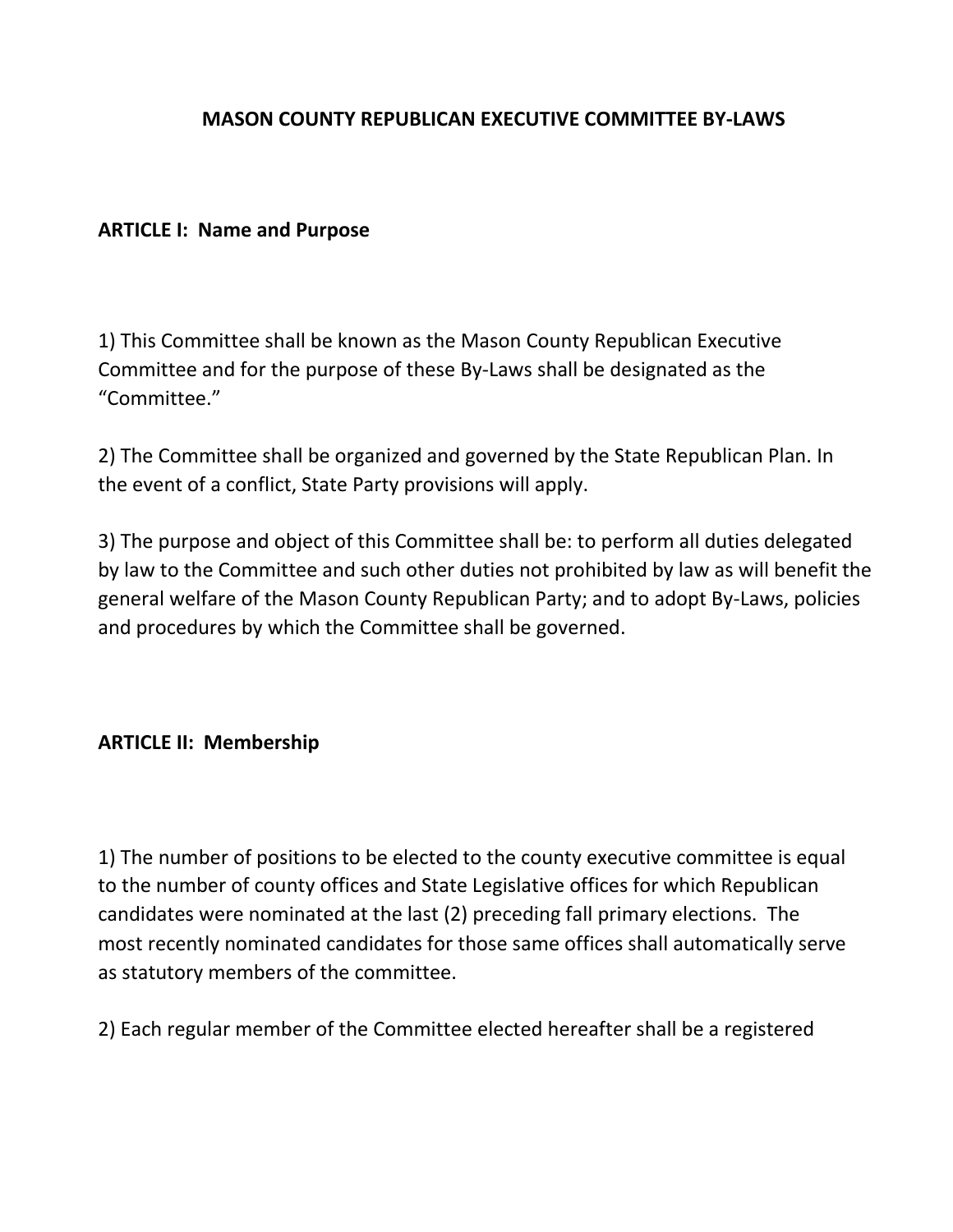Voter, a resident of Mason County and a paid member in good standing of the Mason County Republican Party.

3) Vacancies in membership among those persons elected to the Committee by the delegates at the Fall County Convention shall be filled by appointment by the remaining delegate elected members of the Committee.

4) The Committee shall have the authority and power to terminate the membership of any delegate elected member of the Committee, should any of the aforesaid members miss three (3) official Committee meetings, in a 12 month period, without being excused for valid reason, and in that event such member shall be notified that their seat may, by resolution be declared vacant and will be filled by proper election at the next Committee meeting.

### **ARTICLE III: Officers**

1) The Officers of the Committee shall be: a Chairperson, a Vice-Chairperson, a Secretary, a Treasurer and such other officers as may be deemed necessary by the County Chairperson, with the approval of the Committee.

2) The term of office for the Chairperson, Vice-Chairperson, Secretary and Treasurer shall be for two (2) years commencing January  $1<sup>st</sup>$  of the odd numbered years. The term of office of such other officers as may be deemed necessary shall be determined by the Committee.

3) In the event any officer shall resign or become ineligible to hold office, there shall be a vacancy in that office. In the event a vacancy occurs in the office of the Chairperson, the powers and duties of the Chairperson shall be assumed immediately and automatically by the Vice-Chairperson until a new Chairperson is elected. In the event a vacancy occurs in the office of the Vice-Chairperson, the powers and duties of the Vice-Chairperson shall be temporarily assumed immediately and automatically by the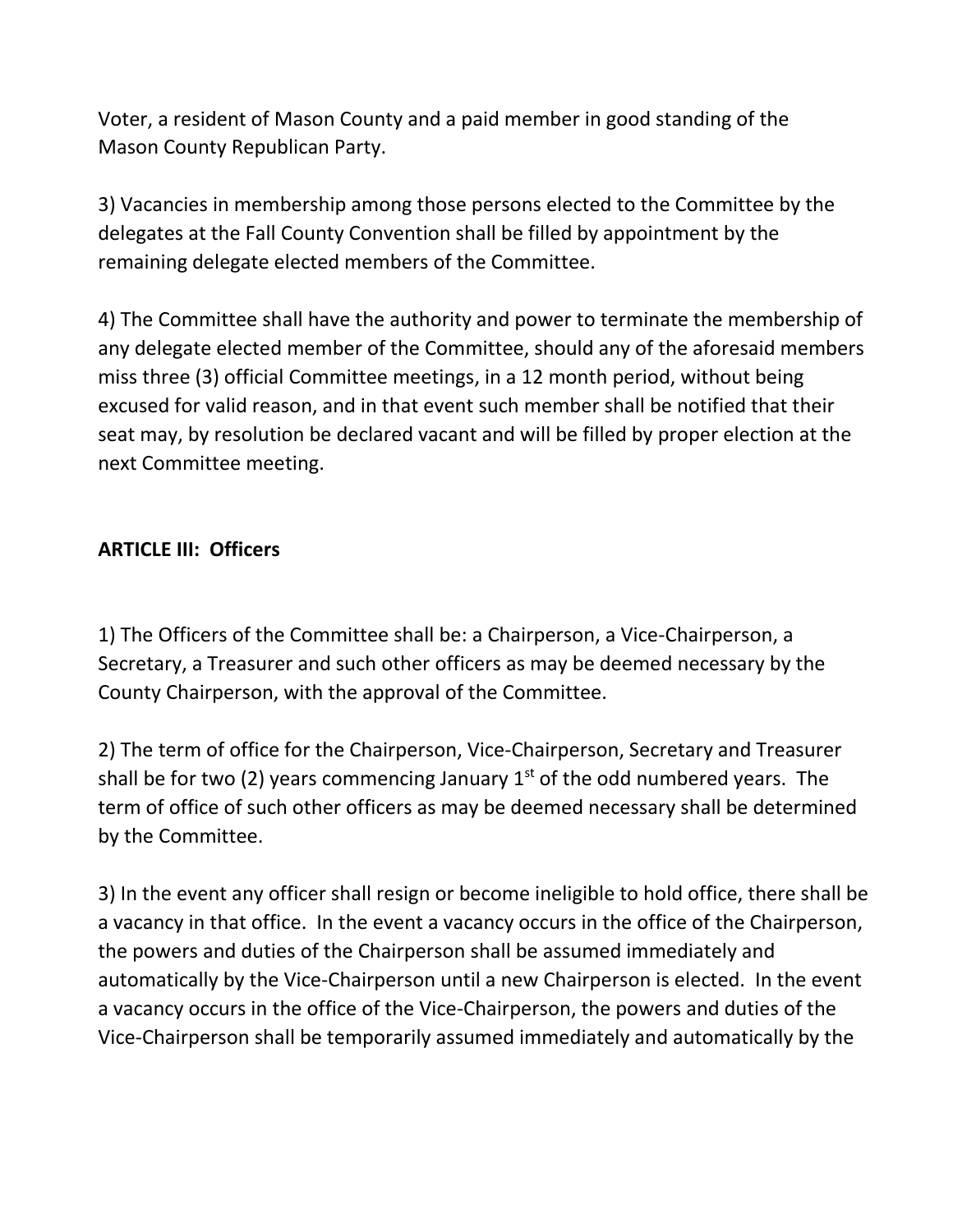Committee Secretary until a new Vice-Chairperson is elected. In the event a vacancy occurs in the office of the Committee Secretary, the powers and duties of the Committee Secretary shall be temporarily assumed immediately and automatically by the Treasurer until a new Committee Secretary is elected. In the event a vacancy occurs in the office of the Committee Treasurer, the powers and duties of the Committee Treasurer shall be temporarily assumed immediately and automatically by the Secretary until a new Committee Treasurer is elected. All vacancies in office shall be filled by elections of the Committee for the remainder of the term.

4) Any officer may be removed for cause at a regular meeting or special meeting called for that purpose. Notice of such action shall be given in writing or electronically conveyed at least 30 days in advance of such meeting. An affirmative vote of 60% of the committee members in attendance, provided there is a quorum present, shall be required for the removal of any officer.

5) Should any Committee officer become a candidate for State or Federal elective office by announcing his or her candidacy or forming, or authorizing or acquiescing in the formation of an exploratory or draft committee on his or her behalf, that officer shall immediately, effective on the day of the announcement of such a candidacy effort, resign his or her office.

# **ARTICLE IV: Election and Duties of Officers**

1) The Committee Chairperson, Vice-Chairperson, Secretary and Treasurer shall be elected by the Committee as provided by law.

2) The Committee Chairperson shall preside at all meetings of the Committee, sign all contracts, agreements and documents, with the Treasurer. When authorized by the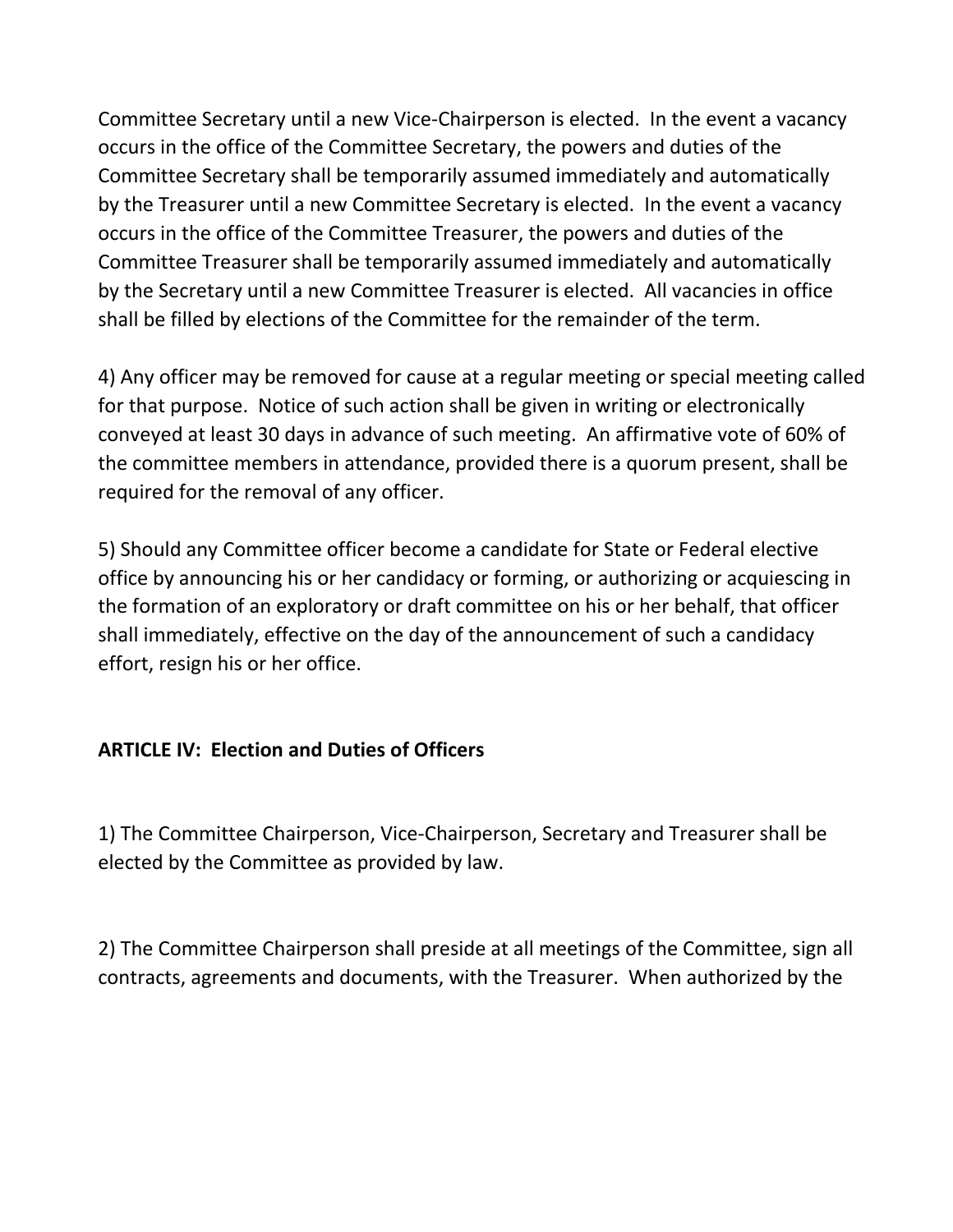Committee: submit reports to the Committee at each meeting: appoint and hire employees with the approval of the Committee as the business of the committee may require: appoint and remove the Chairperson and members of all sub-committees, subject to the approval of the Committee: be primarily responsible for directing the day to day administration of the Mason County Republican; serve as spokesperson for the Mason County Republican Party as needed, and direct the affairs of the Committee and the Party as prescribed by law and in accordance with the wishes of the Committee. The County Chairperson shall be an ex-officio member of all sub-committees.

3) The Committee Vice-Chairperson shall assist the Committee Chairperson as directed by the Chairperson and the Committee; conduct meetings in the absence of the Chairperson, and shall be an ex-officio member of all standing committees and sub-committees.

4) The Secretary shall keep an accurate and permanent record of the minutes of each meeting of the Committee and of the reports submitted by sub-committees; inform delegates by written instrument of all Convention dates; provide each member of the Committee in writing or electronically convey a copy of the minutes of the previous official meeting, and perform all duties normally incident to the office of Secretary.

5) The Treasurer shall receive all monies paid to the Committee or to the Mason County Republican Party and shall deposit the same in the name of the Committee in a bank designated by the Committee; pay all bills charged to the Committee as authorized by the County Chairperson, or in the absence of the same, the County Vice-Chairperson; sign and execute contracts, agreements and documents with the County Chairperson as herein provided; keep a permanent and accurate account of all receipts and disbursements in proper books, which books shall at all times be open to inspection and examination by the County Chairperson or Vice-Chairperson, or by any member obtaining the authorization of the majority of the Committee members; render a statement of the financial condition of the Committee at each regular Committee meeting; make an annual statement to the committee for review and approval; will work in conjunction with the County Chairperson in the preparation and/or revision of the yearly budget; be subject to a full review by the audit committee at a minimum of once every two (2) years; and turn over to his successor all funds, money, books, accounts, files, letters, records, papers and other property pertaining to or associated with the affairs of the Treasurer upon leaving office.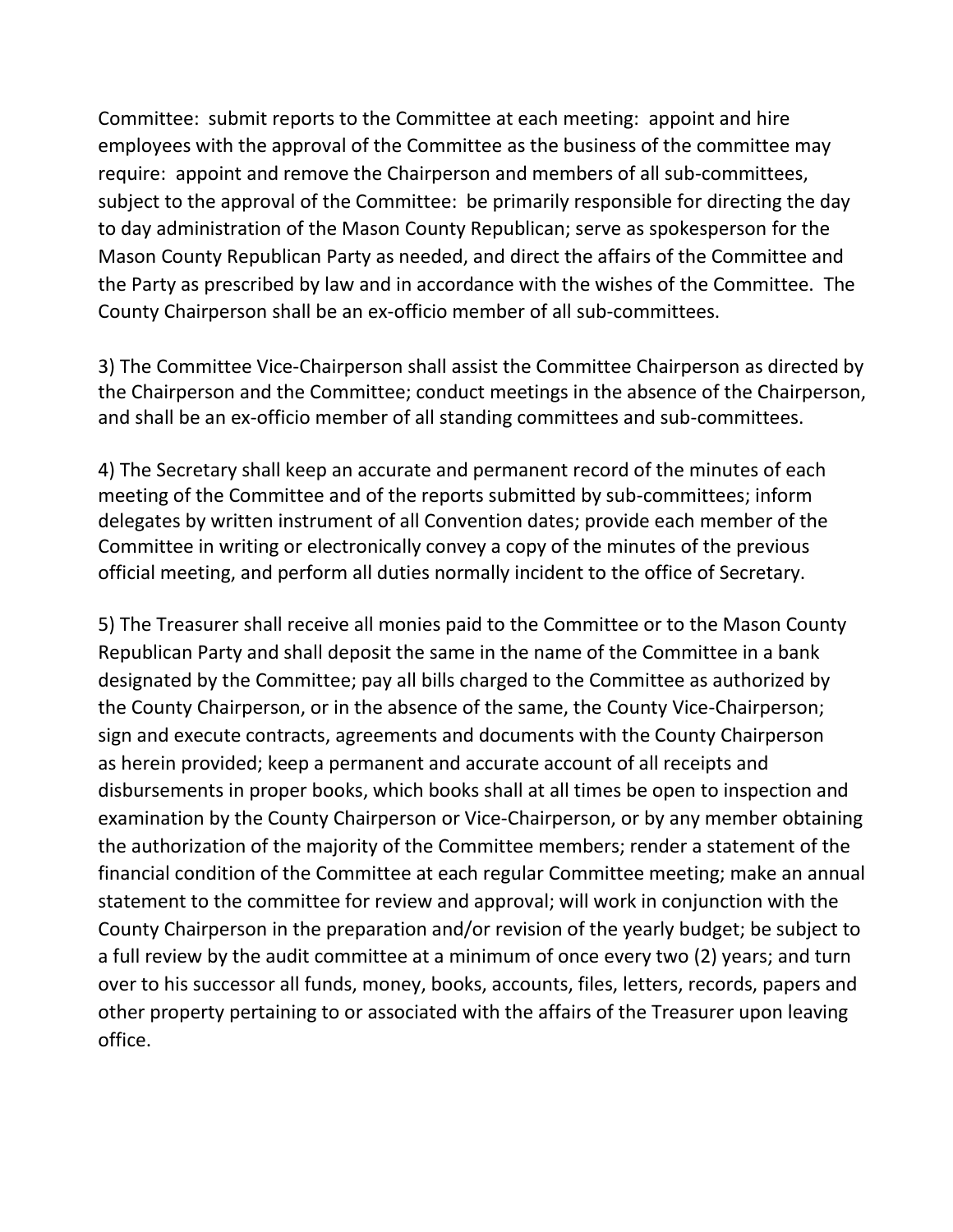# **ARTICLE V: Meetings**

1) Monthly meetings of the Committee shall be held on the day and at the time most convenient to the majority of the members attending.

2) Special meetings of the Committee may be called by the Chairperson when the business of the Committee requires the same, and the Chairperson shall call a special meeting of the Committee on written or electronic request of one-third of the members of the Committee within fifteen (15) days after such written or electronic request has been filed with the Chairperson. Upon failure to do so, any such member can give notice of a meeting five (5) days before such a meeting is called. Notice of special meetings shall designate the purpose of such special meeting. Only such designated business shall be transacted at said meeting.

3) Those authorized to vote must vote in person; proxy voting is not permitted, except by State Legislators unable to be present due to State business.

### **ARTICLE VI: Sub-Committees**

1) The Committee Chairperson shall appoint the following sub-committees subject to approval of the Committee: A) Audit Review Sub-Committee. B) Budget Sub-Committee consisting of but not limited to the Chairperson and Treasurer. C) Nominating Sub-Committee. D) Membership/Outreach Sub-Committee. E) Event Sub-Committee. F) Electronic Media Sub-Committee. G) Any other sub-committees as deemed necessary by the Chairperson and with the approval of the Committee.

2) The terms of all of the above sub-committee members shall be two (2) year terms and expire on December 31 of each even numbered years.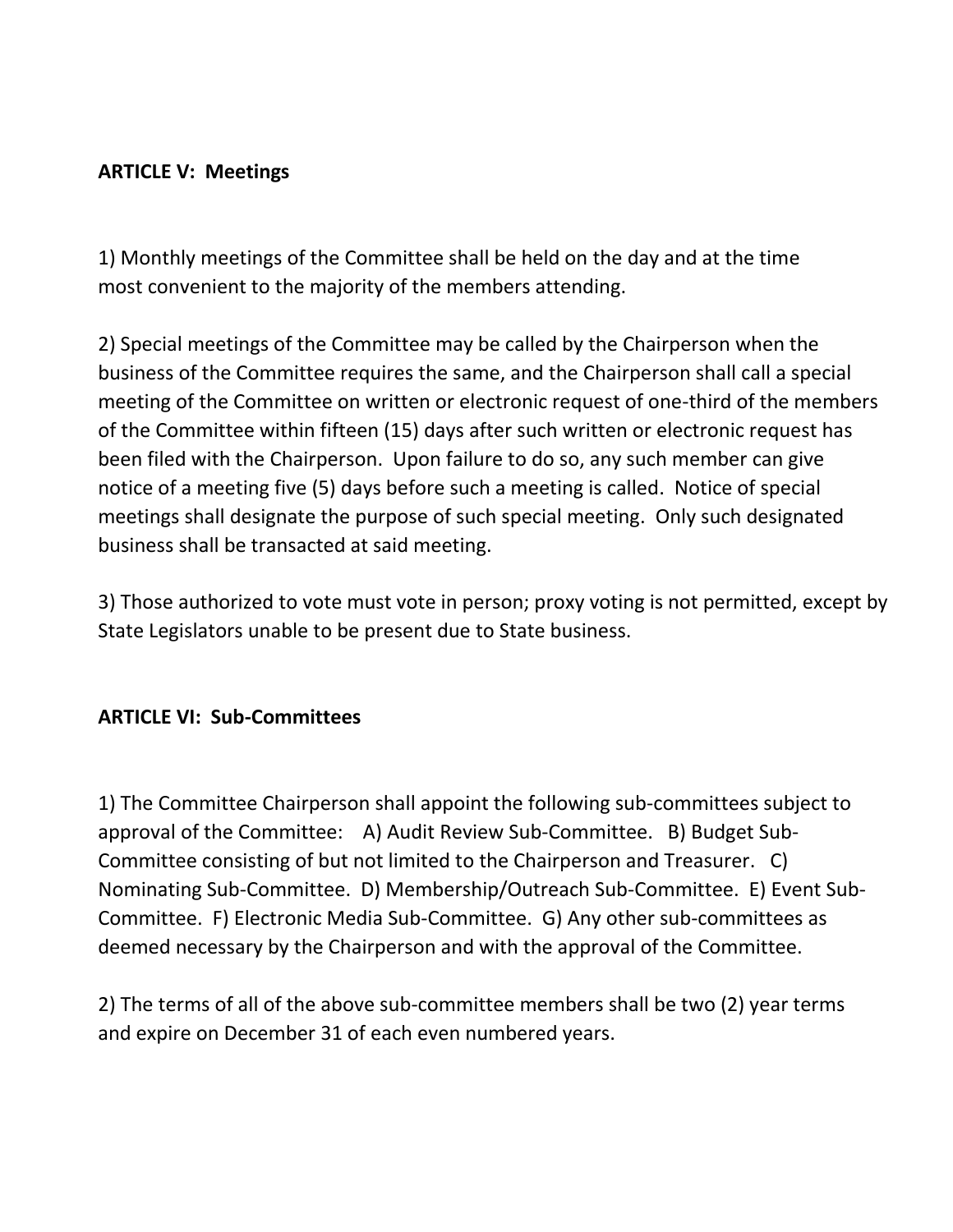3) Non-Committee members may be appointed to sub-committees and will be ex-officio Committee members.

4) Minutes of all sub-committees shall be submitted to the Committee Secretary on a monthly basis when having met.

5)The Event Committee shall update and submit a current special events checklist and event report to the Committee Secretary within one month following their event.

### **ARTICLE VII: Procedure**

1) Robert's Rules of Order, newly revised, shall be followed as closely as possible at all meetings of the Committee and all standing sub-committees.

2) One authorized signature shall appear on all checks drawn on Committee bank Accounts. Authorized signatures shall be the Treasurer, Chairperson, or a third member or officer as designated by the Chairperson with the approval of the Committee.

3) A quorum of the Committee shall be 10 Voting Committee Members.

4) Two designated officers will have a mailbox key and they will be named in the first meeting after the county convention after the general election.

5) All activities created on behalf of or in the name of the Mason County Republican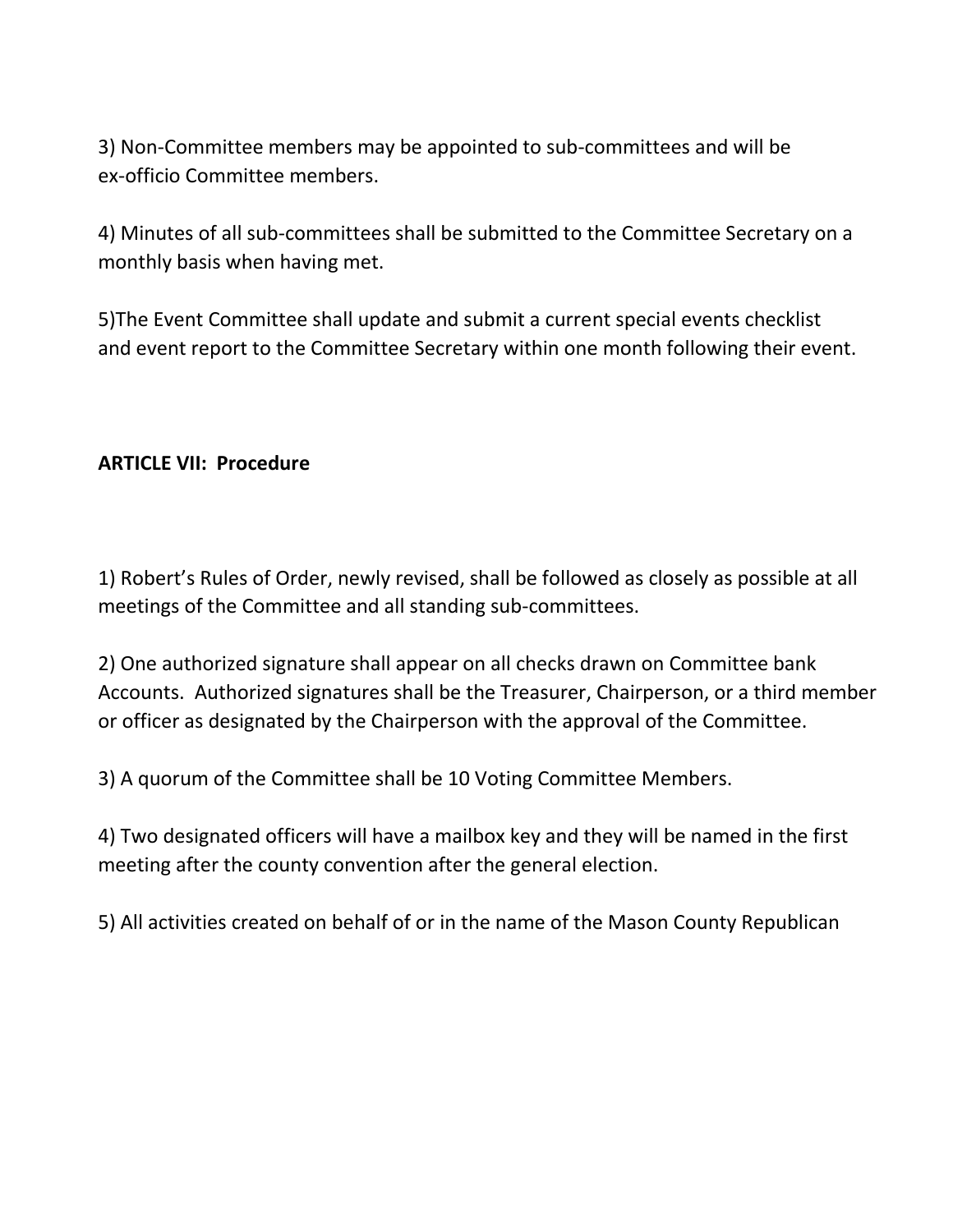Committee shall become the property of the Mason County Republican Committee.

# **ARTICLE VIII: Amendments**

1) All proposed amendments to these By-Laws shall be first submitted in writing or electronically conveyed to the Officers of the Committee.

2) Each member of the Committee shall be notified in writing or electronically notified of the context of any proposed amendment at least thirty (30) days before the date on which such proposed amendment is to be voted on.

3) No amendment shall pass without an affirmative vote of 66 2/3% of the Committee Members in attendance, provided there is a quorum present.

### **ARTICLE IX: Dissolution of Organization**

1) Upon an affirmative vote of three/fourths (3/4) majority of the membership, the organization shall be dissolved. All members of the organization shall be deemed to have expressly consented and agreed that upon such dissolution or completion of the affairs of the organization, whether voluntary or involuntary, the assets of the organization then remaining after all debts have been satisfied shall be distributed, transferred, conveyed, delivered, and paid over to the Republican Party of Michigan.

### **ARTICLE X: Adoption**

1) These By-Laws shall be adopted when approved by a majority of the Committee present and voting at the meeting when they are presented.